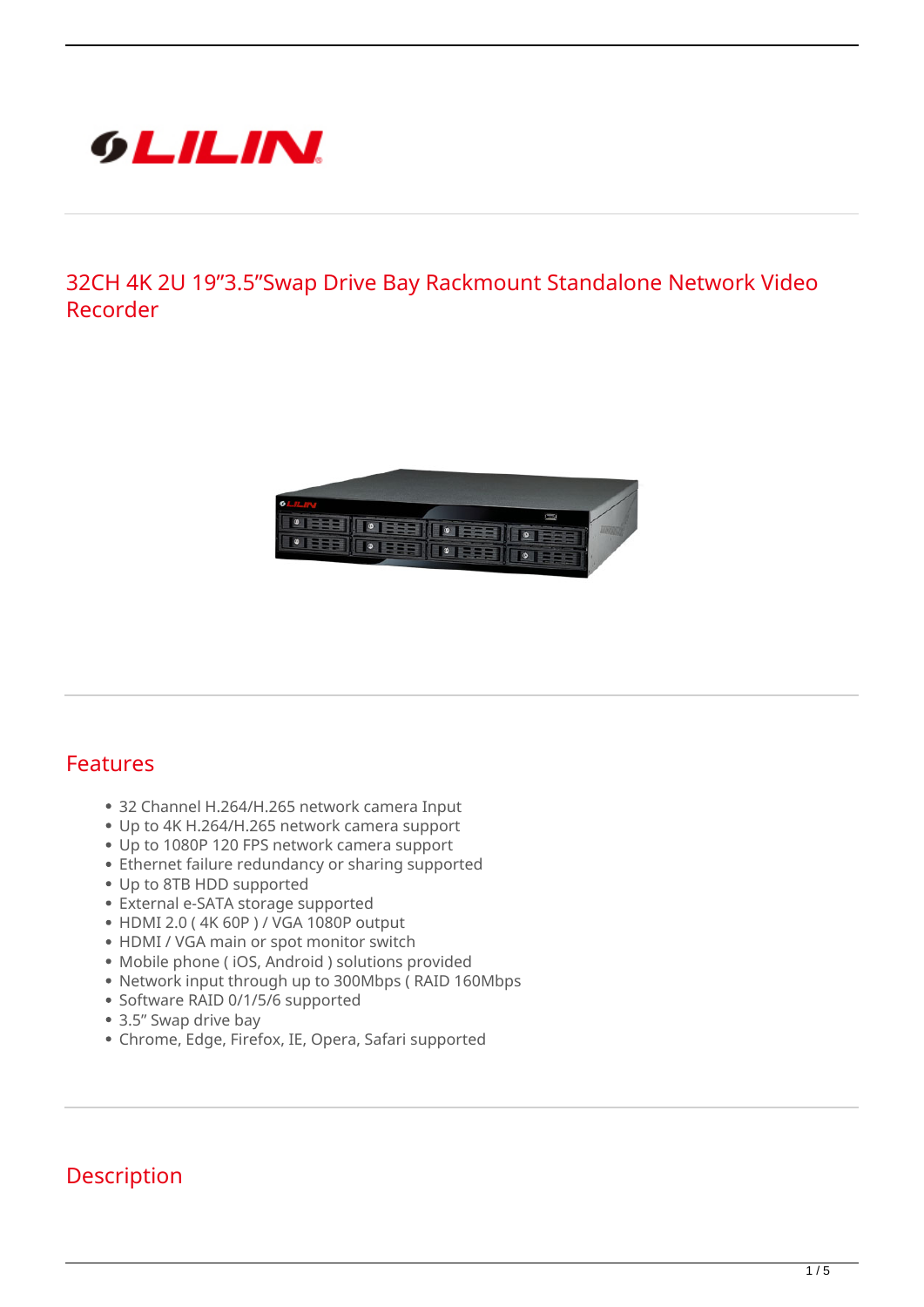NVR5832S Standalone NVR is LILIN's next generation professional NVR series.

NVR5832S supports up to 32 CH Ultra HD 4K IP camera. The Ultra HD (4K) is four times clearer than 1080P. The additional pixels allow you to see more details. NVR5832S supports internal HDD up to 64TB, and is embedded with 2 eSATA connectors to expanded extra HDD size up to 32TB. Through LILIN's IPScan and WS-Discovery software, users are able to connect NVR with IP camera much more easier. NVR5832S focuses on the high-end IP surveillance marketplaces, including large-sized enterprises, factories, hotels, retail stores and intelligent buildings.

## **Specifications**

| Model                               | <b>NVR5832S</b>                                       |
|-------------------------------------|-------------------------------------------------------|
| Supports (IP Video input)           | Network camera / ONVIF Profile S / DVR / NVR / Video  |
|                                     | encoder / Navigator                                   |
| Input(IP video input)               | 32 CH                                                 |
| Resolution(IP video input)          | CIF / VGA / D1 / 960H / 1M / 1.3M / 1080P / 3M / 5M / |
|                                     | 4K                                                    |
| Maximum Frame Rate (IP video input) | 960 FPS                                               |
| Output (Video output)               | HDMI 2.0 (4K 60P) / VGA 1080P                         |
| Spot monitor (Video Display)        | HDMI or VGA selectable (Spot or sync.)                |
| Split Screen                        | 1/4/8/9/13/16/25/32 split division, sequence          |
|                                     | mode, freeze                                          |
| Digital zoom                        | Up to 64x on live and playback                        |
| <b>CE</b>                           | Yes                                                   |
| FCC                                 | Yes, EMI Class B                                      |
| Network video Format                | H.264 / H.265                                         |
| Maximum Network Throughput          | 300Mbps (RAID 160Mbps)                                |
| <b>Recording Resolution</b>         | CIF-4K                                                |
| <b>Frame Rate</b>                   | Single channel up to 1080P 120 FPS                    |
| Application/ Recording Mode         | Manual, schedule (continue, event, none)              |
| Recording schedule                  | Each channel 7 days x 24-hour time table, recording   |
|                                     | mode configurable                                     |
|                                     |                                                       |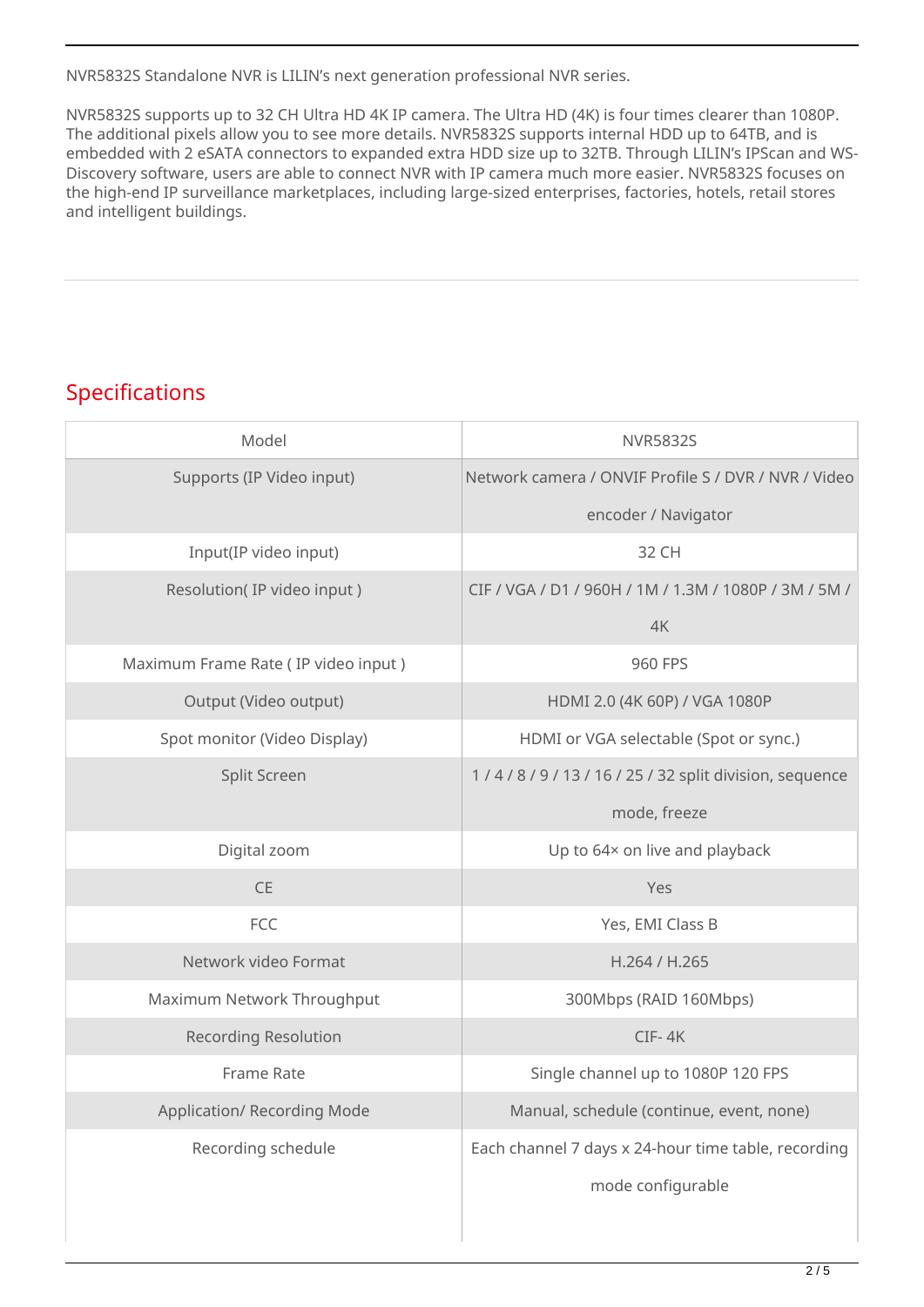| Alarm event actions                            | Motion grid (20×12, multi-level sensitivities) / Network  |
|------------------------------------------------|-----------------------------------------------------------|
|                                                | camera event / DI                                         |
| Alarm Notification (Recording)                 | Alarm notification iOS, android / E-Mail / FTP / Buzzer / |
|                                                | D <sub>O</sub>                                            |
| Playback Search                                | Alarm event / Operation event / System event / Meta       |
|                                                | data event / Time search                                  |
| Playback Display                               | 32CH synchronous playback                                 |
| Playback Resolution                            | $CIF - 4K$                                                |
| Max. frame rate (Playback)                     | Up to 1080P 120 FPS                                       |
| Playback Speed                                 | Fast rewind 2x - 64x / Fast forward 2x- 64x / Step        |
|                                                | Forward / Slow motion 1/2 - 1/16                          |
| Internal HDD / Swap Drive Bay                  | 8 × 3.5" HDD (Up to 8TB supported)                        |
| eSATA                                          | eSATA connector × 2 (Up to 32TB external storage          |
|                                                | supported, each 16TB)                                     |
| <b>RAID</b>                                    | Software RAID 0/1/5/6 supported                           |
| USB Flash Disk(Backup)                         | Up to 32 GB supported                                     |
| Network Backup                                 | Via HTTP / FTP / Network Places                           |
| DVD DVD/RW(Backup)                             | External USB DVD/ RW                                      |
| Audio Input                                    | 32 CH (Network camera), G.711 u-law 8K & AAC              |
| Mic. input                                     | $RCA \times 1$                                            |
| Audio Output                                   | $RCA \times 1$                                            |
| Network Camera Two Way Audio / IP camera 2-way | Yes                                                       |
| audio                                          |                                                           |
| Network ports                                  | RJ-45 Gigabit Ethernet × 2 (Ethernet failure              |
|                                                | redundancy or sharing supported)                          |
| Protocols                                      | ARP / TCP/IP / UDP / HTTP / HTTPS / SMTP / SNMP /         |
|                                                | FTP / DDNS / PPPoE / NTP / RTP / RTSP / DHCP/ SNMP        |
|                                                | / ONVIF Profile S                                         |
| Web (Network)                                  | Direct internet browser access / Multiple users access    |
| P2P(Network)                                   | APP scan QR Code / UID connection                         |
| Mobile phone                                   | iOS / Android supported                                   |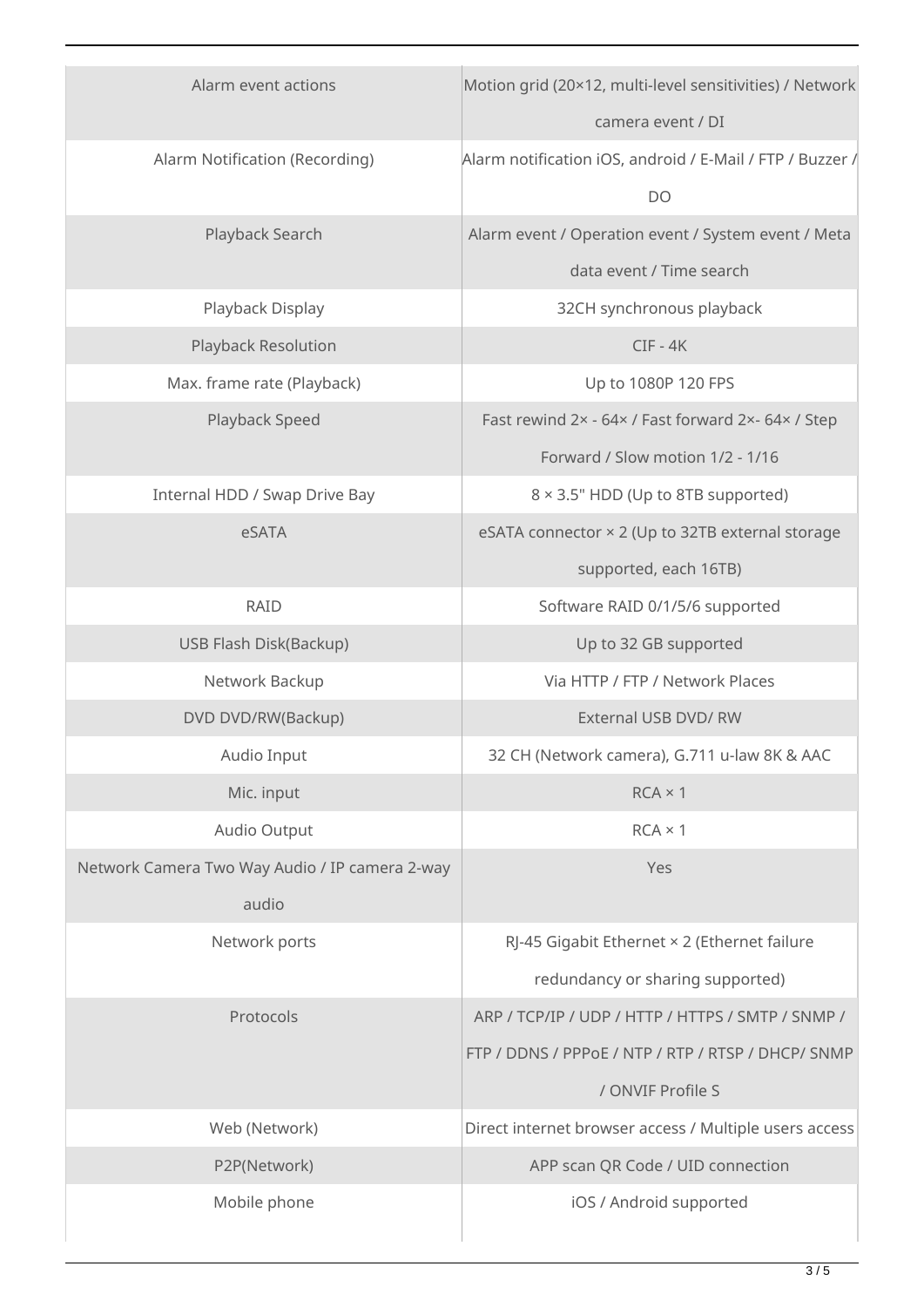| RTSP service                   | RTP UDP/ RTSP TCP supported                                    |
|--------------------------------|----------------------------------------------------------------|
| IPScan / WS-Discovery(Network) | WS-Discovery and IP Scan, automatically quick IP               |
|                                | address setup for network cameras                              |
| <b>VMS</b> support             | Navigator                                                      |
| Backup / Playback (Software)   | Remote Playback Manager / Backup, multiple NVRs                |
|                                | file download and multi-channel playback                       |
| Ports(Alarm)                   | $DI \times 16$ and $DO \times 4$ (With programmable condition) |
| Reports(System)                | Alarm event, operation and configuration full reports          |
|                                | exporting over HTTP or USB                                     |
| Authentication (System)        | User authentication with feature configurable and IP           |
|                                | address blocking                                               |
| Languages                      | Arabic, Chinese (Traditional), Chinese (Simplified),           |
|                                | English, French, German, Hungarian, Italian,                   |
|                                | Japanese, Korean, Polish, Portuguese, Russian,                 |
|                                | Spanish, Turkish                                               |
| HDD Inspection(System)         | S.M.A.R.T monitoring / File system de-fragmentation/           |
|                                | IO read write error                                            |
| Recording day                  | Automatic recording day calculator                             |
| Time                           | Daylight saving / NTP / External USB GPS time sync /           |
|                                | Keyboard                                                       |
| PTZ protocol                   | HTTP / ONVIF                                                   |
| Keyboard Keypad                | PIH-931D keyboard input (Connector box required)               |
| USB to RS-232                  | Record external metadata via USB to RS-232 cable,              |
|                                | display at live and playback                                   |
| <b>Remote Controller</b>       | Remote controller addressable up to 255 NVRs                   |
|                                | (optional)                                                     |
| Mouse                          | Mouse click, drag, and scroll                                  |
| Microphone                     | USB Mic. support (Need additional option)                      |
| Wi-Fi Dongle                   | WiFi and 4G external USB dongle supported (Certified           |
|                                | brand only)                                                    |
| <b>CPU</b>                     | ARM Cortex A17 Quad Core                                       |